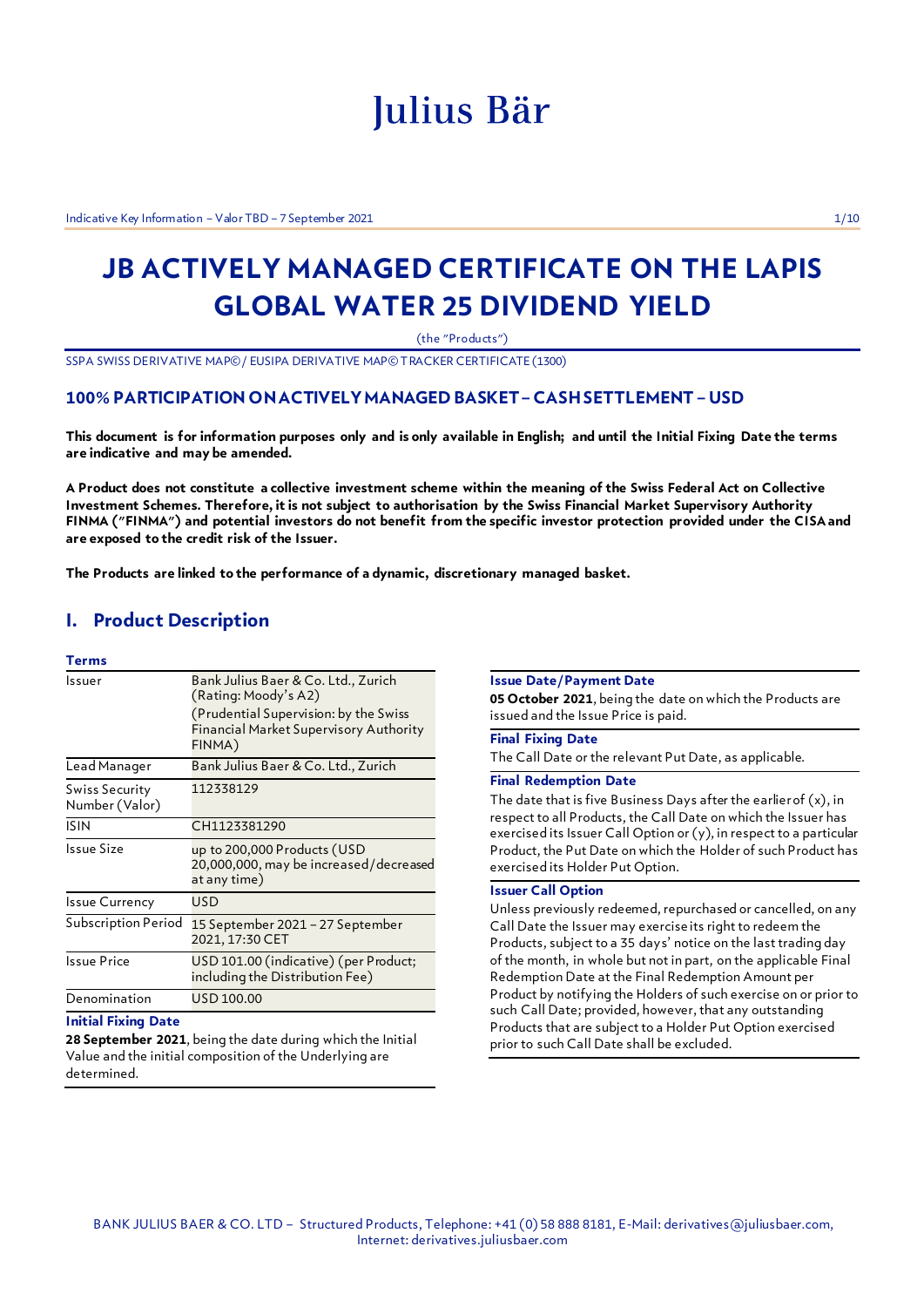### **Holder Put Option**

Unless previously redeemed, repurchased or cancelled, on any Put Date the Holder of any Product may exercise, subject to a 370 days' notice on the last trading day of the month, its right to require the Issuer to redeem such Product on the applicable Final Redemption Date at the Final Redemption Amount by delivering an Exercise Notice to the Paying Agent on or prior to such Put Date.

### **Call Date(s)**

Any Business Day on or after the Issue Date, subject to a 35 days' notice on the last trading day of the month, being the dates on which the Issuer may exercise its right to redeem each Product on the applicable Final Redemption Date at the Final Redemption Amount.

### **Put Date(s)**

Any Business Day on or after the Issue Date and prior to the Call Date on which the Issuer exercises the Issuer Call Option, subject to a 370 days' notice on the last trading day of the month, being the dates on which any Holder may exercise its right to require the Issuer to redeem any Product held by such Holder on the applicable Final Redemption Date at the Final Redemption Amount.

### **Exercise Notice**

With respect to any Product(s), a notice in a form satisfactory to the Paying Agent exercising the Holder Put Option with respect to such Product(s).

#### **Underlying**

### **LAPIS GLOBAL WATER 25 DIVIDEND YIELD**

| Sponsor                   | Bank Julius Baer & Co. Ltd., Zurich                                                                                                                                                                                                                                                                                                                                                                                                                                                                                                                                                                                                                                                                                                                                                                                                                                                                                                                                                                                                                                                                                                                                                                                                                                                         |
|---------------------------|---------------------------------------------------------------------------------------------------------------------------------------------------------------------------------------------------------------------------------------------------------------------------------------------------------------------------------------------------------------------------------------------------------------------------------------------------------------------------------------------------------------------------------------------------------------------------------------------------------------------------------------------------------------------------------------------------------------------------------------------------------------------------------------------------------------------------------------------------------------------------------------------------------------------------------------------------------------------------------------------------------------------------------------------------------------------------------------------------------------------------------------------------------------------------------------------------------------------------------------------------------------------------------------------|
| Advisor                   | Lapis Asset Management Ltd                                                                                                                                                                                                                                                                                                                                                                                                                                                                                                                                                                                                                                                                                                                                                                                                                                                                                                                                                                                                                                                                                                                                                                                                                                                                  |
|                           | Member of SRO VSV, Zurich, a self-requlatory organization subject to FINMA                                                                                                                                                                                                                                                                                                                                                                                                                                                                                                                                                                                                                                                                                                                                                                                                                                                                                                                                                                                                                                                                                                                                                                                                                  |
| Underlying<br>Description | The Underlying is a basket representing an actively managed portfolio consisting of various investment products<br>(see also below the definition of Investment Universe), which is discretionary managed with a rule based<br>approach over the course of the term of the Products by the Advisor.<br>There is no obligation on the Issuer, the Sponsor or the Advisor or any other party to purchase and/or<br>hold any components contained in the Underlying and there is no actual portfolio of assets to which any<br>person is entitled or in which any person has any ownership interest. The Underlying is merely comprised<br>of components, the performance of which is used as a reference point for the purpose of calculating the<br>value of the Underlying. References to any changes in the composition of the Underlying should not be<br>construed as imposing an obligation on the Issuer, the Sponsor, the Advisor or any person to actually<br>acquire or dispose of any securities, depositary receipts, futures, other investments, assets or other<br>property but are references to the change in, and relate solely to the calculation of, the value of the<br>Underlying which is relevant for the determination of amounts payable in respect of the Products. |
| (Basic Parameters)        | Investment Strategy The AMC on the Lapis Global Water 25 Dividend Yield is an actively managed portfolio of equities, which is based<br>on investment advice and recommendation by Lapis Asset Management AG.<br>The Lapis Global Water 25 Dividend Yield is composed of 25 equally weighted Water related stocks with a<br>minimum of USD 2.5 billion of market capitalization and with uninterrupted and continuously increasing dividend<br>payments over the last 5 years. The AMC is rebalanced on a quarterly basis (end of March, June, September, and<br>December).                                                                                                                                                                                                                                                                                                                                                                                                                                                                                                                                                                                                                                                                                                                 |
| Investment<br>Guidelines  | Only investments in investment products contained in the Investment Universe (as defined below) are permitted.<br>Short selling and borrowing are not permitted. The Advisor is permitted to change the composition of the basket<br>on a daily basis. Nevertheless, the Sponsoris entitled to reject changes in the composition of the basket in case of<br>more than 20 changes per year. At the portfolio turnover date, the Advisor will adhere to the Diversification Rules<br>set out below. At any time, the basket contains a minimum of 0 and a maximum of 24 components (excluding<br>cash).<br>The Investment Guidelines and the Investment Universe must be respected on the initial fixing of the basket and<br>upon any change in the composition of the basket. The Advisor is free to correct infringements of the Investment                                                                                                                                                                                                                                                                                                                                                                                                                                               |
|                           | Guidelines which might possibly occur thereafter. No liabilities are assumed by the Advisor or the Sponsor due to<br>such infringements.                                                                                                                                                                                                                                                                                                                                                                                                                                                                                                                                                                                                                                                                                                                                                                                                                                                                                                                                                                                                                                                                                                                                                    |
|                           | Diversification Rules The limits below are in percent of the total portfolio's value:                                                                                                                                                                                                                                                                                                                                                                                                                                                                                                                                                                                                                                                                                                                                                                                                                                                                                                                                                                                                                                                                                                                                                                                                       |
|                           | Cash: max. 100%                                                                                                                                                                                                                                                                                                                                                                                                                                                                                                                                                                                                                                                                                                                                                                                                                                                                                                                                                                                                                                                                                                                                                                                                                                                                             |
|                           | Maximum exposure per position: 10%                                                                                                                                                                                                                                                                                                                                                                                                                                                                                                                                                                                                                                                                                                                                                                                                                                                                                                                                                                                                                                                                                                                                                                                                                                                          |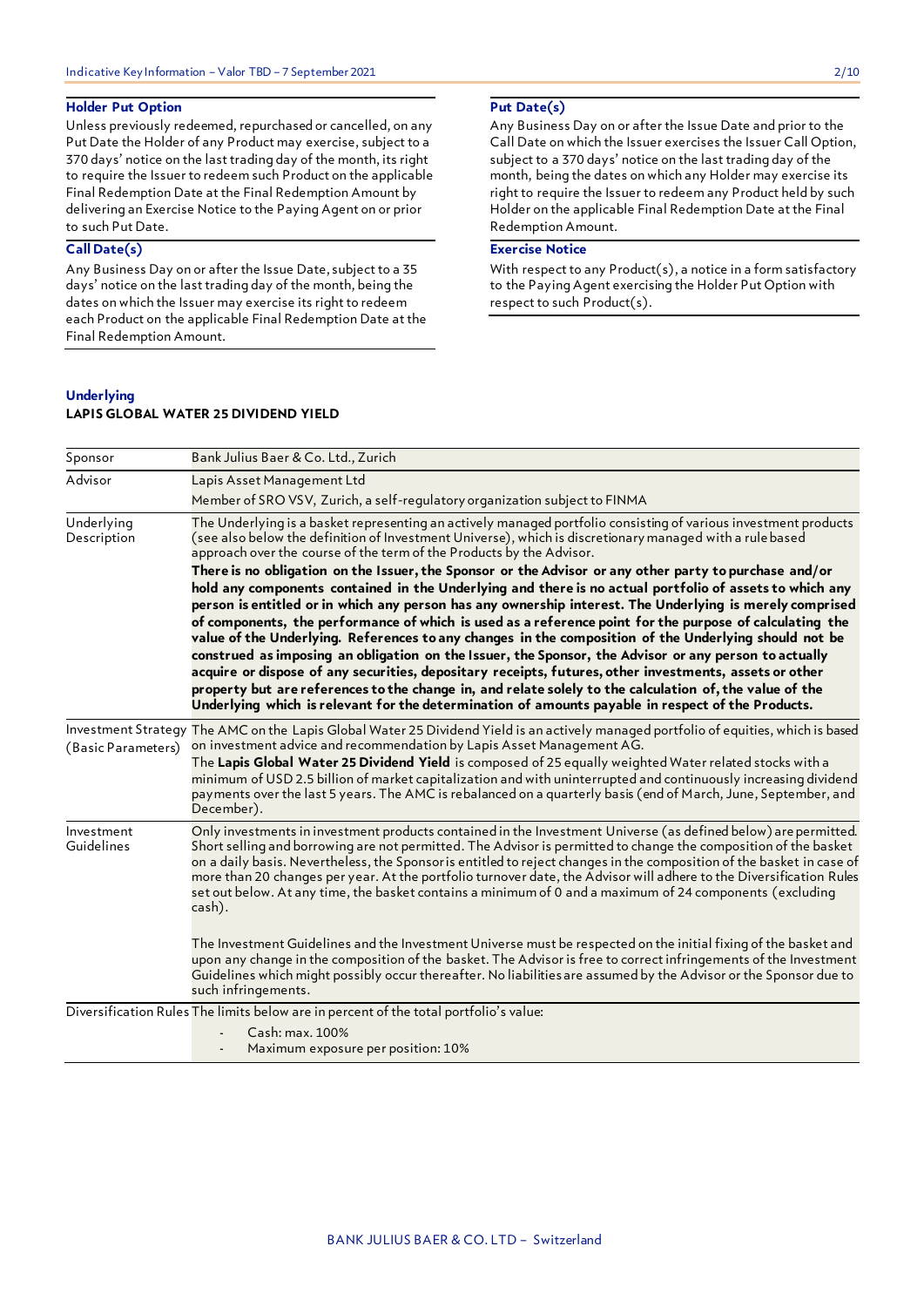|                                                 | Investment Universe The portfolio can include exchange traded stocks, depositary receipts, which represent equity rights according to<br>the range of exchange traded stocks, mutual funds (tradeable at least weekly), as well as Exchange traded<br>products (ETF, ETN and ETC).                                                                                                                                                                                                                                                                                                                                                                                                                                                                                                      |
|-------------------------------------------------|-----------------------------------------------------------------------------------------------------------------------------------------------------------------------------------------------------------------------------------------------------------------------------------------------------------------------------------------------------------------------------------------------------------------------------------------------------------------------------------------------------------------------------------------------------------------------------------------------------------------------------------------------------------------------------------------------------------------------------------------------------------------------------------------|
|                                                 | The liquidity of potential components must be sufficient with respect to the issued volume of the Certificates.<br>Therefore the Sponsor has the right to reject components which form part of the Investment Universe (see "Right<br>of Objection" below).                                                                                                                                                                                                                                                                                                                                                                                                                                                                                                                             |
|                                                 | Besides the aforementioned assets, the Underlying may contain a cash component in the Product's currency . No<br>interest is paid on this cash component. A negative interest rate may be applied due to market conditions. This<br>cash component may reach up to 100% but the proportion of cash and debt securities (incl. funds and structured<br>products which themselves do not fulfil the 50% criteria) will not exceed 50% of the portfolio value in the annual<br>average.                                                                                                                                                                                                                                                                                                    |
| Change of Basket<br>Composition                 | The Sponsor will use its best effort to implement the Advisor's investment decisions as soon as practical. This<br>may take several days as the Sponsor might have to enter into respective hedging transactions relating to its<br>obligations under the Products due to its position as Issuer of the Products. No assurance can be given that all<br>investment decisions will be realized as intended by the Advisor. The Sponsor implements the changes in the<br>composition of the basket on a discretionary basis at the respective net ask and bid prices available on the market<br>or, if he considers this necessary due to the market constellation, the Sponsor implements it on a discretionary<br>basis at the respective average net ask and bid prices of the assets. |
| Right of Objection                              | The Sponsor has the right to reject components selected by the Advisor at his sole discretion should any situation<br>whatsoever arise whereby the Sponsor (a) due to technical constraints cannot execute the Advisor's investment<br>decision or (b) due to any other reasons is unable to hedge its position as Issuer of the Products.                                                                                                                                                                                                                                                                                                                                                                                                                                              |
| Returns                                         | Reinvestment of the The Sponsor (re-)invests any net returns (after deduction of possible withholding taxes) into the corresponding<br>assets. Should the new investment contradict the Investment Guidelines, the Advisor decides on the (re-)<br>investment. If the Advisor cannot be reached by the Sponsor within useful time, the Sponsor decides on the (re-)<br>investment.                                                                                                                                                                                                                                                                                                                                                                                                      |
| Adjustments                                     | The Sponsor decides according to the terms outlined in the Base Prospectus and the Final Terms how the basket<br>is adjusted when dilution and concentration effects occur, investors' rights change as well as in comparable<br>situations. The adjustments are implemented on or around the respective trading day. No liabilities are assumed<br>by the Sponsor due to possible infringements of the Investment Guidelines which might occur as a consequence<br>of such adjustments. The value of the basket is not retroactively adjusted.                                                                                                                                                                                                                                         |
| Responsibility                                  | Subject to the Investment Guidelines, the Advisor is responsible for the composition of the basket and the<br>weighting of the basket components. The performance of the basket - and therefore of the Product - depends,<br>among other things, on the quality of the Advisor's investment decisions. The Sponsor is only responsible for the<br>administration of the Product. Neither the Issuer nor the Sponsor assume responsibility whatsoever for the<br>composition of the basket and its impact on the performance of the Products.                                                                                                                                                                                                                                            |
| Information about<br>the Investment<br>Strategy | Further Information about the Investment Strategy is free of charge available from the Issuer upon request.                                                                                                                                                                                                                                                                                                                                                                                                                                                                                                                                                                                                                                                                             |
| Composition of the<br>Underlying                | Information about the current composition of the Underlying is available from the Issuer upon request.                                                                                                                                                                                                                                                                                                                                                                                                                                                                                                                                                                                                                                                                                  |

### **Redemption**

| Final Redemption            | Unless previously redeemed, repurchased or cancelled, the Issuershall redeem each Product on the Final<br>Redemption Date by payment of the Final Redemption Amount to the Holder thereof.                                                                                                                                    |
|-----------------------------|-------------------------------------------------------------------------------------------------------------------------------------------------------------------------------------------------------------------------------------------------------------------------------------------------------------------------------|
| Final Redemption<br>Amount  | A cash amount equal to the Strategy Value minus the accrued Recurring Fees, calculated by the Calculation<br>Agent on the Final Fixing Date in accordance with the following formula:<br>Strategy Value t - accrued Recurring Fees                                                                                            |
| Settlement Type             | Cash settlement                                                                                                                                                                                                                                                                                                               |
| Strategy Value <sub>t</sub> | The value of the Underlying, determined by the sum of the value of each of the assets contained in the<br>Underlying at a point in time t (including the cash component expressed in the Issue Currency), converted to<br>the Issue Currency at the then prevailing exchange rate(s), as determined by the Calculation Agent. |
| <b>Initial Value</b>        | USD 100.00                                                                                                                                                                                                                                                                                                                    |
| <b>Recurring Fees</b>       | The Administration Fee and the Advisory Fee (the "Recurring Fees")<br>The Recurring Fees are calculated and deducted from the Strategy Value by the Calculation Agent on a daily<br>basis.                                                                                                                                    |
|                             | Administration Fee 0.35% p.a. of the Strategy Value                                                                                                                                                                                                                                                                           |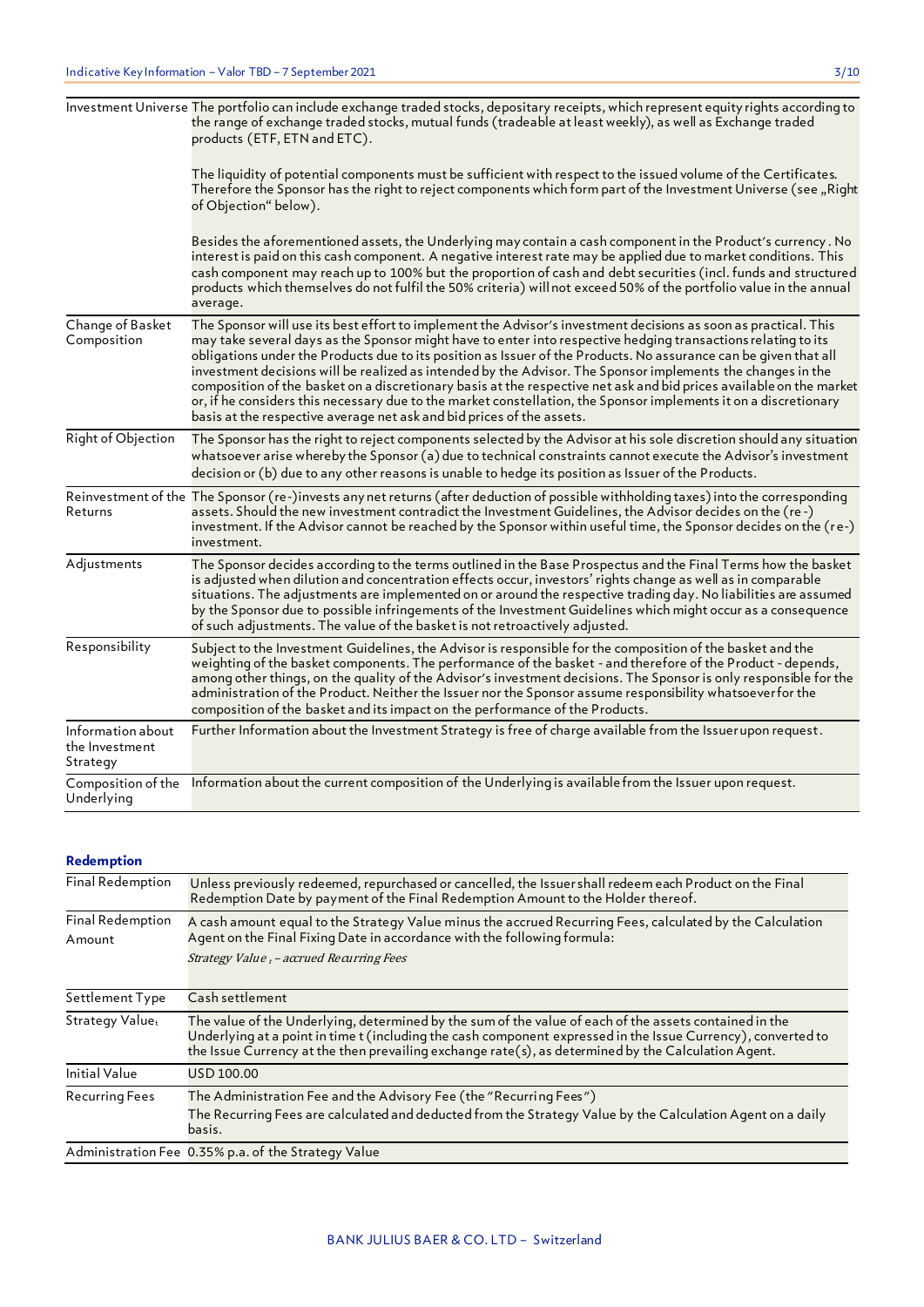| <b>Transaction Costs</b><br>upon Portfolio | 0.10%                                                                                                                                                                                                                                                                                                                                                   |
|--------------------------------------------|---------------------------------------------------------------------------------------------------------------------------------------------------------------------------------------------------------------------------------------------------------------------------------------------------------------------------------------------------------|
| Turnover<br>(Rebalancing Fee)              |                                                                                                                                                                                                                                                                                                                                                         |
| Advisory Fee                               | 1.00% p.a. of the Strategy Value                                                                                                                                                                                                                                                                                                                        |
| Distribution Fee                           | Up to 0.10% p.a. of the Issue Price (incl. VAT, if any), calculated on the basis of a hypothetical term of 10 years;<br>The Distribution Fee will be allocated / paid to the internal and/or external Distributor.<br>For further details please see under section IV "Distribution Compensation/Distribution Allowances from and to<br>Third Parties". |

### **Performance Fee**

| Performance Fee: 10%                 |                                                                                                                                                                                                                                                                                                                                                                 |
|--------------------------------------|-----------------------------------------------------------------------------------------------------------------------------------------------------------------------------------------------------------------------------------------------------------------------------------------------------------------------------------------------------------------|
| Hurdle Rate:                         | 0% p.a.                                                                                                                                                                                                                                                                                                                                                         |
| Observation<br>Interval:             | Quarterly (3 months)                                                                                                                                                                                                                                                                                                                                            |
|                                      | High Watermark: Applicable. For the first Performance Fee Record Date the High Watermark is equivalent to the Issue Price.<br>Thereafter (on further Performance Fee Record Dates), if the Certificate Level is higher than the previous High<br>Watermark, the High Watermark is set to that level before deduction of the Performance Fee Calculation Amount. |
| entitlement:                         | Performance Fee A Performance Fee is paid to the Advisor if the performance of the Certificate exceeds the Hurdle Rate at the<br>Performance Fee Record Date, subject to High Watermark.                                                                                                                                                                        |
|                                      | If $\frac{Certificate \; Level(t)}{High \; Watermark} - 1$ > Hurdle Rate, then Performance Fee applies                                                                                                                                                                                                                                                          |
| Calculation<br>Amount <sup>*</sup> : | Performance Fee The Performance Fee Amount is calculated in accordance with the following formula:<br>$High Water mark * \left ( \left ( \frac {Certificate \: level \: (t)} { High Water mark} - 1 \right ) - Hurdie \: Rate \right ) * Performance Free$                                                                                                      |
|                                      | *The Performance Fee Calculation Amount cannot be a negative number.                                                                                                                                                                                                                                                                                            |
| Certificate Level<br>$(t)$ :         | Value of the certificate on the Performance Fee Record Date as published at end of day by the Calculation Agent<br>(mid price).                                                                                                                                                                                                                                 |
| <b>Record Dates:</b>                 | Performance Fee 31.12.2021 + Observation Interval (recurring thereafter based on the Observation Interval)<br>If no Certificate Level can be published on this date, the latest published Certificate Level prior to this date is<br>applied.<br>Inter-periodic flows are not considered.                                                                       |
| Ex Dates:                            | Performance Fee One business day after the Performance Fee Record Date. The Certificate Level will drop by the Performance Fee<br>Calculation Amount at this date.                                                                                                                                                                                              |
| <b>Payment Dates:</b>                | Performance Fee Performance Fee Record Date + 5 business days<br>The Performance Fee Calculation Amount will be deducted from the Certificate Level on each Performance Fee Ex<br>Date and paid out on every Performance Fee Payment Date.                                                                                                                      |

### **Swiss Taxation**

| Stamp duty      | No stamp duty upon issuance. No federal turnover tax is due on secondary market transactions.                                                                                                                                                                                                                                                                           |
|-----------------|-------------------------------------------------------------------------------------------------------------------------------------------------------------------------------------------------------------------------------------------------------------------------------------------------------------------------------------------------------------------------|
| Withholding tax | No Swiss Federal withholding tax.                                                                                                                                                                                                                                                                                                                                       |
| Income tax      | For private investors (individuals) with tax residence in Switzerland, the Product is treated like a unit of a collective<br>investment scheme. The Issuer informs the Swiss Federal Tax Administration about the capital gains/losses and<br>the earnings on the assets on an annual basis. Only the declared net earnings on the assets are subject to income<br>tax. |

The aforementioned tax description is based on the relevant tax laws and regulations of the tax authorities valid at the time of launch of this issue. These laws and regulations may change at any time, possibly with retroactive effect. Furthermore the tax treatment may depend on the personal situation of the investor and may be subject to change in the future. This information is not purporte d to be a complete description of all potential tax effects. Potential investors are advised to consult their tax advisors to determine the special tax consequences of the purchase, ownership or disposition of the Product.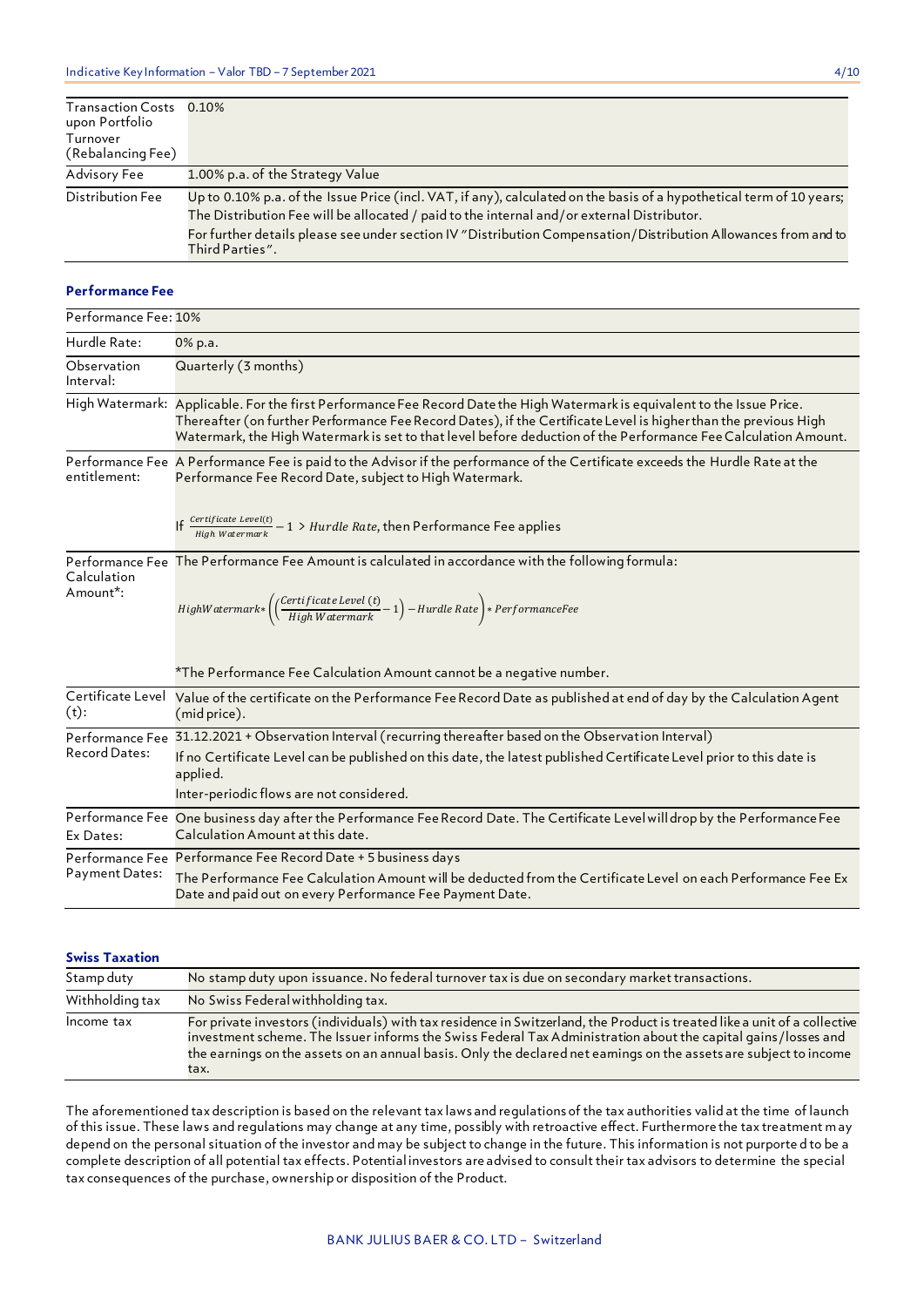### **General Tax Information**

Transactions and payments related to this product may be subject to additional (foreign) transaction taxes and or withholding taxes such as US withholding taxes pursuant to FATCA (Foreign Account Tax Compliance Act) or the Section 871(m) of the US Internal Revenue Code. Any amounts due, shall be paid net of such taxes. The issuer is not obliged to pay additional amounts with regard to amounts so withheld.

### **Product Description**

The Products are financial instruments which allow the investor to fully participate in the pos itive performance of the Underlying, but which also reflect the development of the Underlying if its performance is negative. The Underlying is an actively managed ba sket of securities, as described below under section "Underlying".

On the Final Redemption Date, the Product is redeemed at the Final Redemption Amount, which amount will be dependent upon the performance of the Underlying, and will also be adjusted for applicable fees and costs.

The Products enable the holder thereof to benefit from an unlimited participation in any positive performance of the Underlying. Therefore, if the Underlying performs positively, an investment in the Products directly reflects the positive performance of the Underlying. Likewise, if the Underlying performs negatively, an investment in the Products directly reflects the negative performance of the Underlying. Therefore, the risk associated with an investment in the Products is comparable to the risk associated with a direct investment in the Underlying, and a total loss of the amount invested in the Products is possible, although any such loss is limited to the amount invested.

There is no obligation on the Issuer to purchase and/or hold any components contained in the Underlying. The Issuer shall be free to choose how to invest the proceeds from the issuance of the Products.

The Products provides for an investor a termination right (Holder Put Option) , subject to a 370 days' written notice, and for the Issuer an Issuer termination right (Issuer Call Option) , subject to a 35 days' written notice.

#### **Product Documentation**

The complete and legally binding terms and conditions of the Products are set forth in the base prospectus dated 17 June 2021 of Bank Julius Baer & Co. Ltd. (the "Bank"), which may be amended or supplemented from time to time (the "Base Prospectus") and the relevant final terms prepared in relation to the Products (the "Final Terms"). The Base Prospectus and the Final Terms may be obtained free of charge from Bank Julius Baer & Co. Ltd., Bahnhofstrasse 36, 8001 Zurich, Switzerland.

This document is designated for distribution and use in Switzerland. Neither the Issuer nor any other person assumes any responsibility for the compliance of this document with any applicable law and regulations in any other jurisdiction than Switzerland.

| Complex Product                                                                                                                                                |
|----------------------------------------------------------------------------------------------------------------------------------------------------------------|
| Participation                                                                                                                                                  |
| Tracker Certificate                                                                                                                                            |
| 1300                                                                                                                                                           |
| Bank Julius Baer & Co. Ltd., Zurich and any agents or other persons acting on behalf of such Calculation Agent<br>and any successor appointed by the Issuer    |
| Bank Julius Baer & Co. Ltd., Zurich and any agents or other persons acting on behalf of such Paying Agent and<br>any successor appointed by the Issuer         |
| Listing and Admission None                                                                                                                                     |
| Under normal market conditions, Bank Julius Baer & Co. Ltd. Zurich will endeavour to provide a secondary<br>market, but is under no legal obligation to do so. |
| Minimum Investment 1 Certificate                                                                                                                               |
| The Products are traded in units and are booked accordingly.                                                                                                   |
| SIX SIS AG                                                                                                                                                     |
| Uncertificated Securities                                                                                                                                      |
| Swiss Law / Zurich 1, Switzerland                                                                                                                              |
|                                                                                                                                                                |

### **Details**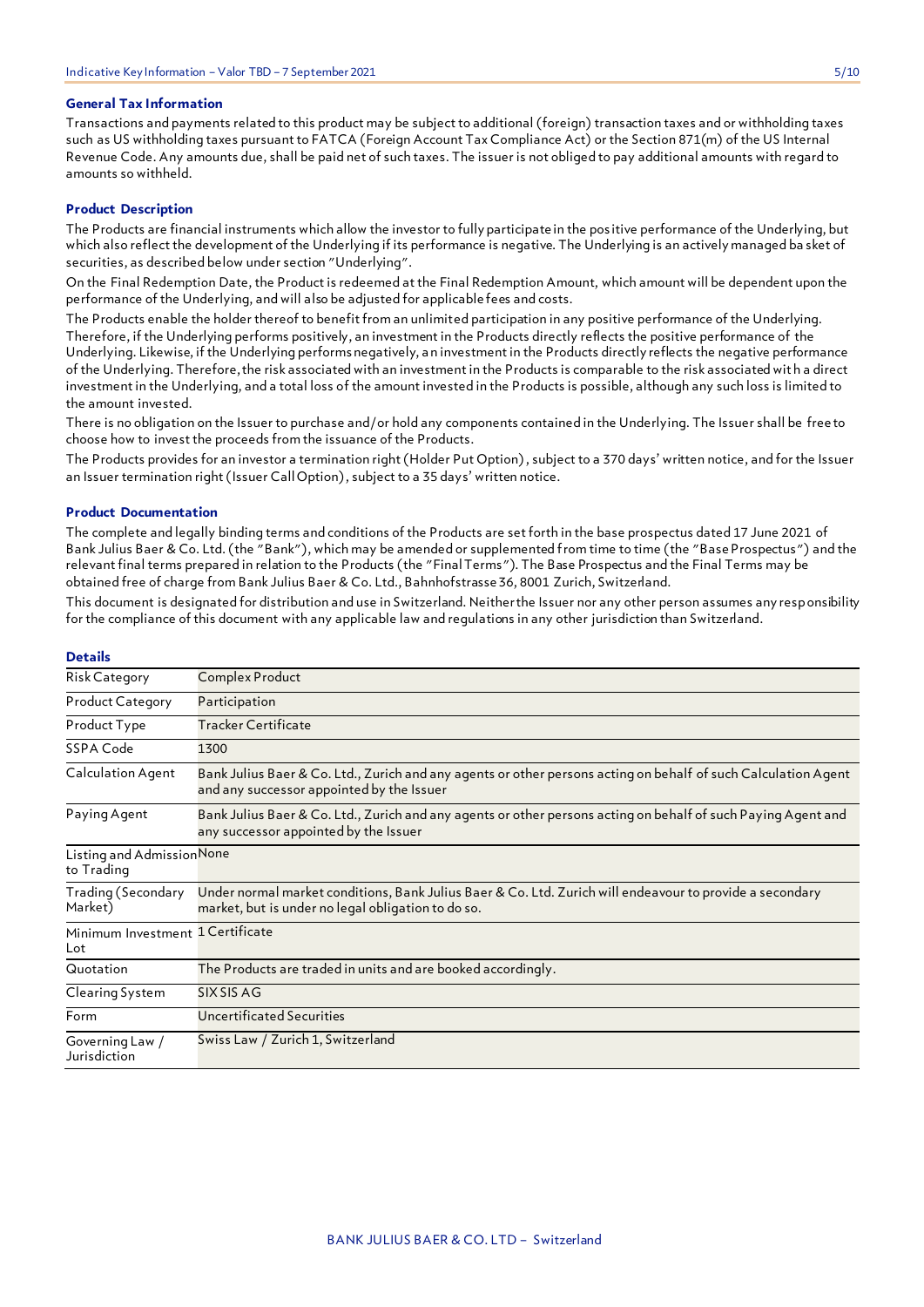### **II. Profit and Loss Prospects**

This Product is aimed at investors who expect a positive performance of the Underlying. The potential return on a Product is not limited, but dependent on the value of the Underlying, *i.e.* the investor benefits fully from an increase in the value of the Underlying over the term of the Product and the quality of the investment decisions of the Advisor.

The potential loss associated with an investment in the Products is also dependent on the value of the Underlying. A total loss may occur if the Underlying and the securities contained in the actively managed basket, respectively, have no value on the Final Fixing Date.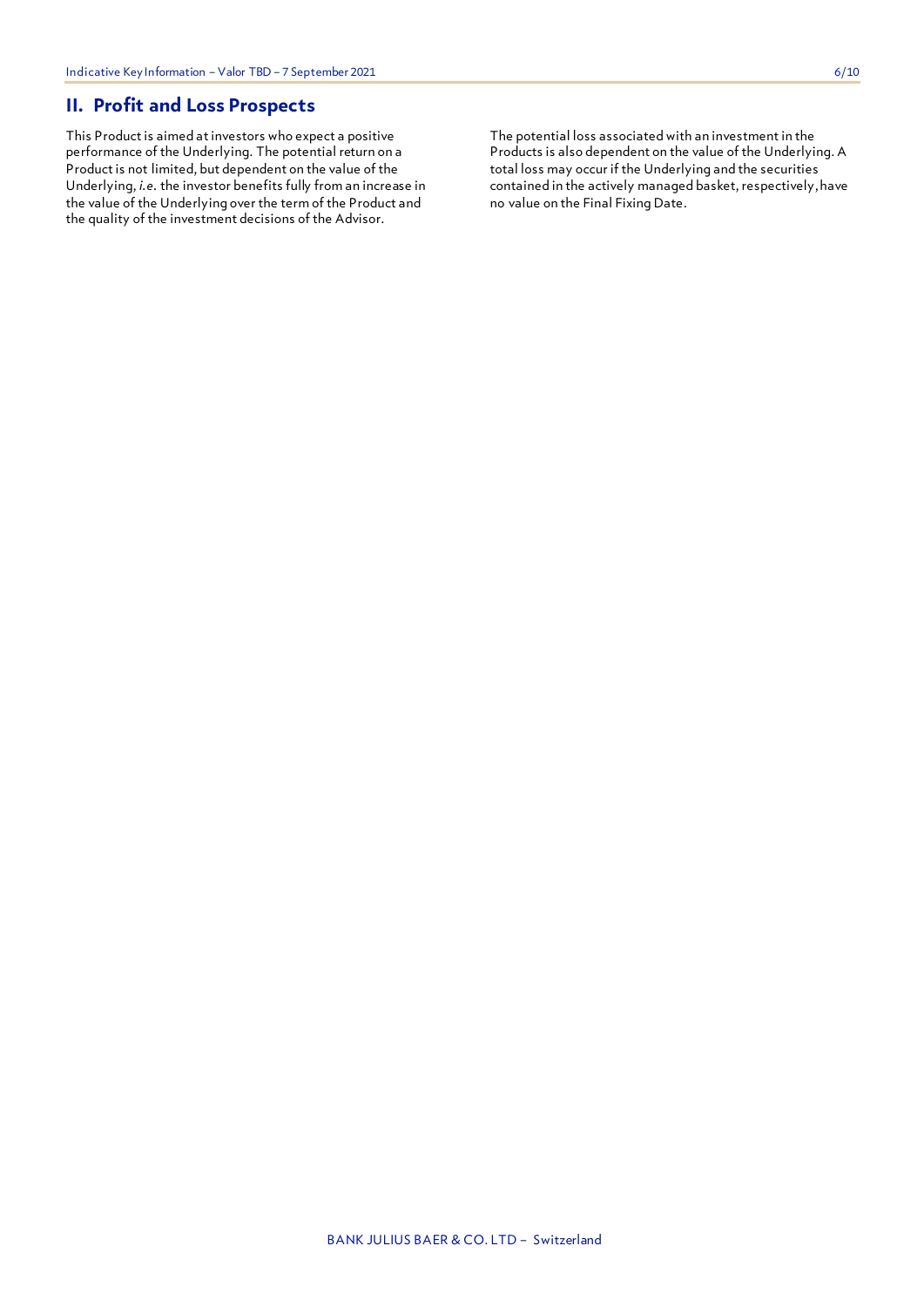### **III. Significant Risks for Investors**

The following risk disclosure cannot disclose all the risks associated with an investment in the Products. Therefore, potential investors in Products should consult the Base Prospectus and the Final Terms and their client advisor as to the product specific risks before making an investment decision.

### **1. Issuer Risk**

Investors bear the credit risk of the Issuer. The Products´ retention of value is dependent not only on the development of the value of the Underlying, but also on the creditworthiness of the Issuer, which may change over the term of the Product. The credit rating of the Issuer is not a guarantee of credit quality. In case of the Issuer's insolvency or bankruptcy the investors in the Products may lose their entire investment.

The Products are direct, unconditional, unsecured and unsubordinated obligations of the Issuer. If the Issuer were to become insolvent, claims of investors in Products will rank equally in right of payment with all other unsecured and unsubordinated obligations of the Issuer, except such obligations given priority by law. In such a case, investors in Products may suffer a loss of all or a portion of their investment therein, irrespective of any favourable development of the other value determining factors, such as the performance of the Underlying(s).

The Products do not constitute bank accounts or deposits at Bank Julius Baer & Co. Ltd. The Products are less liquid than bank accounts or deposits and bear higher risks. An investment in Products will not be covered by any compensation or insurance scheme (such as a bank deposit protection scheme) of any government agency of Switzerland or any other jurisdiction and Products do not have the benefit of any government guarantee. Products are the obligations of the Issuer only and holders of Products must look solely to the Issuer for the performance of the Issuer's obligations under such Products. In the event of the insolvency of the Issuer, an investor in Products may lose all or some of its investment therein.

Bank Julius Baer & Co. Ltd. is a bank pursuant to the Federal Banking Act (BA; SR 952.0) and a securities dealer pursuant to the Federal Act on Stock Exchanges and Complex Products Trading (SESTA; SR 954.1) subject to the prudential supervision by the Swiss Financial Market Supervisory Authority FINMA in Berne (Laupenstrasse 27, CH-3003 Berne; http://www.finma.ch).

### **2. Product Risks**

An investment in Products entails certain risks, which vary depending on the specific type and structure of the relevant Products and the relevant Underlying(s).

An investment in Products requires a thorough understanding of the nature of Products. Potential investors in Products should be experienced with respect to an investment in complex financial instruments and be aware of the related risks. A potential investor in Products should determine the suitability of such an investment in light of such investor's particular circumstances. In particular, a potential investor in Products should:

- have sufficient knowledge and experience to make a meaningful evaluation of Products, the merits and risks of investing in Products and the information contained in the Base Prospectus and the applicable Terms and Conditions;
- have access to, and knowledge of, appropriate analytical tools to evaluate, in the context of such investor's particular financial situation, an investment in Products and the impact the relevant Products will have on such investor's overall investment portfolio;
- have sufficient financial resources to bear all the risks of an investment in the relevant Products;
- understand thoroughly the Terms and Conditions applicable to the relevant Products and be familiar with the behaviour of the relevant Underlying(s) and financial markets;
- be able to evaluate (either alone or with the help of a financial adviser) possible scenarios for economic and other factors that may affect such investor's investment and ability to bear the applicable risks of an investment in Products until their redemption; and
- recognise that it may not be possible to dispose of Products for a substantial period of time, if at all, before their redemption.

The trading market for securities, such as Products, may be volatile and may be adversely impacted by many events. Products are complex financial instruments. Investors generally purchase complex financial instruments as a way to enhance yield with an understood, measured, appropriate addition of risk to their overall investment portfolios. A potential investor should not invest in Products unless such investor has the expertise (either alone or with the help of a financial adviser) to evaluate how the relevant Products will perform under changing conditions, the resulting effects on the market value of the relevant Products and the impact such an investment will have on such investor's overall investment portfolio.

### **Risk of total loss**

Products involve a high degree of risk, and prospective investors in the Products should recognise that, under certain circumstances, Products may have a redemption value of zero. Prospective investors should therefore be prepared to sustain a partial or total loss of the amount of their investment therein.

### **Unpredictable Market Value for Products**

During the term of a Product, the market value of, and the expected return on, such Product may be influenced by many factors, some or all of which may be unpredictable. Many economic and market factors will influence the market value of a Product. The Issuer expects that, generally, the value and volatility of the Underlying(s) on any day will affect the market value of such Product more than any other single factor. However, a potential investor should not expect the market value of a Product in the secondary market to vary in proportion to changes in the value of the Underlying(s). The return on a Product (if any) may bear little relation to, and may be much less than, the return that the investor therein might have achieved if such investor had invested directly in the Underlying(s).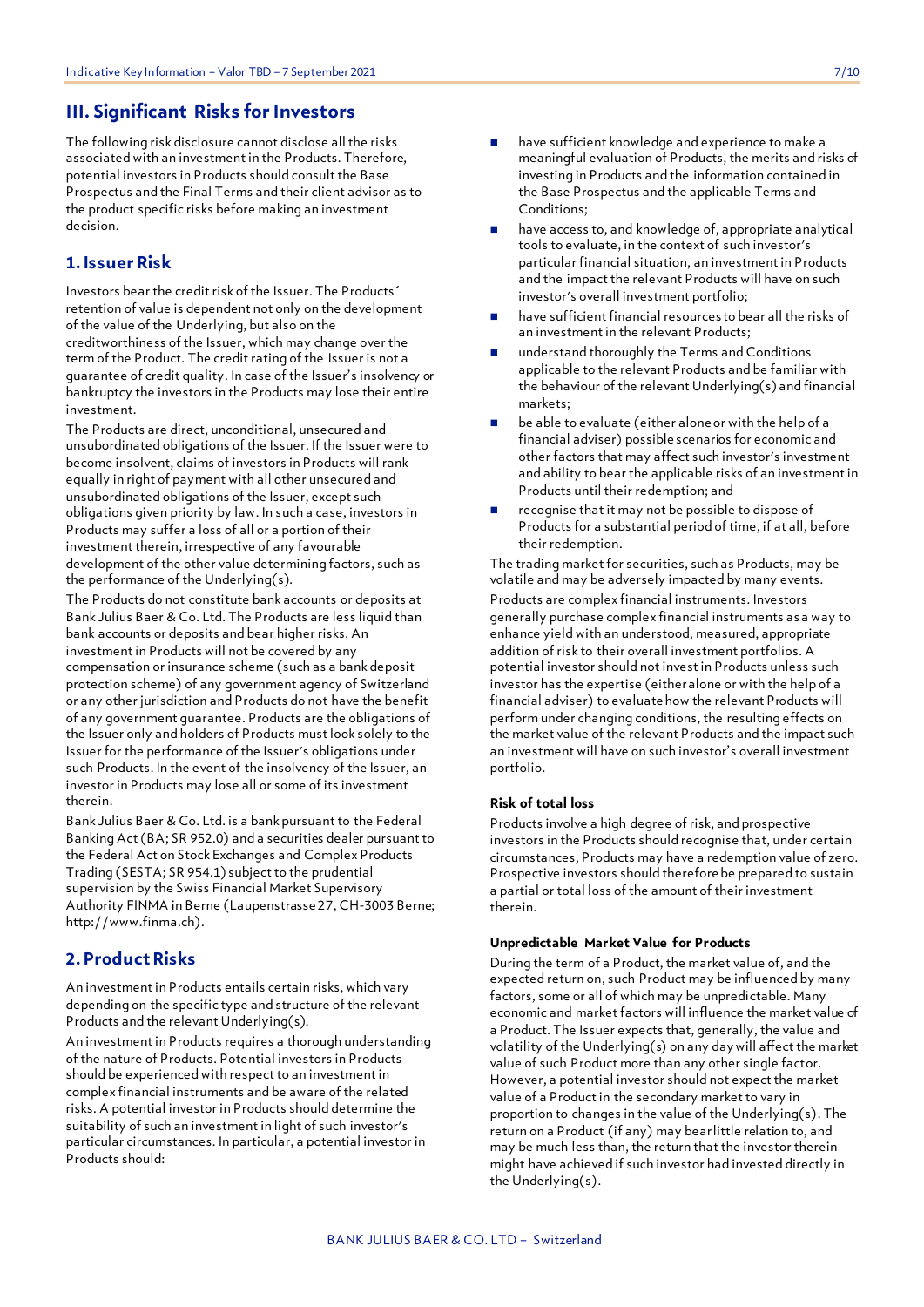The market value of, and return (if any) on, a Product will be affected by a number of other factors, which may be unpredictable or beyond the Issuer's control, and which may offset or magnify each other, including, without limitation:

- supply and demand for such Product, including inventory positions of any other market maker;
- the expected frequency and magnitude of changes in the market value of the Underlying(s) (volatility);
- economic, financial, political or regulatory events or judicial decisions that affect the Issuer, the Underlying(s) or the financial markets generally;
- $\blacksquare$  interest and yield rates in the market generally;
- the time remaining until the Final Redemption Date;
- **EXEC** if applicable, the difference between the Level or Commodity Reference Price, as applicable, and the relevant threshold specified in the applicable Terms and Conditions;
- the Issuer's creditworthiness, including actual or anticipated downgrades in the Issuer's credit ratings; and
- dividend payments on the Underlying(s), if any.

Some or all of these factors may influence the price of a Product. The impact of any of the factors set forth above may enhance or offset some or all of any change resulting from another factor or factors.

In addition, certain built-in costs are likely to adversely affect the market value of Products. All expenses, charges and funding costs (pre-financing costs) incurred by the Issuer in connection with the replication of the notional Underlying starting from the Initial Fixing Date (or, if applicable, during the Initial Fixing Period) up to the Issue Date/Payment Date will be deducted from the Strategy Value on the Issue Date/Payment Date (Initial Value).The price at which the Issuer will be willing to purchase Products from a holder in secondary market transactions, if at all, will likely be lower than the original Issue Price.

### **Exposure to the performance of the Underlyings**

Each Product will represent an investment linked to the performance of the Underlying(s) and potential investors should note that any amount(s) payable or other benefit to be received under the Products will generally depend upon the performance of the Underlying(s). The past performance of the Underlyings is not indicative of the future performance.

### **No obligation on any other party to purchase and/or hold interests in the Underlying or any components contained in the Underlying**

Investors should be aware that there is no obligation on the Issuer or any other party to purchase and/or hold interests in the Underlying or any components contained in the Underlying and there is no actual portfolio of assets to which any person is entitled or in which any person has any ownership interest.

#### **Exchange Rate Risk**

The Underlying(s) may be denominated in a currency other than that of the Issue Currency or, if applicable, the Settlement Currency for such Product, or the Underlying(s) may be denominated in a currency other than, or the Issue Currency or, if applicable, the Settlement Currency may not be, the currency of the home jurisdiction of the investor in

such Product. Exchange rates between currencies are determined by factors of supply and demand in the international currency markets, which are in particular influenced by macro economic factors, speculation and central bank and government intervention (including the imposition of currency controls and restrictions). Therefore, fluctuations in exchange rates may adversely affect the market value of a Product or the value of the Underlying(s).

### **Secondary Market**

Products may have no established trading market when issued and one may never develop. If a market does develop, it may not be liquid. Therefore, investors may not be able to sell their Products easily or at prices reasonably acceptable to them.

Under normal market circumstances, the Issuer will endeavour to provide a secondary market for Products, but is under no obligation to do so. Upon investor demand, the Issuer will endeavour to provide bid/offer prices for Products, based on actual market conditions. Depending on the composition of the Underlying, investors must also be aware of an increased spread risk. This means that during the term of the Product, bid and offer prices may differ to a considerable extent. It is important to note that in the secondary market, if a market does develop, the Issuer cannot guarantee to repurchase/sell unlimited volumes of the Product at the prices provided by the Lead Manager. For large sale/purchase orders (taking into account the liquidity and spread of the constituents) the Issuer may treat the order execution based and might quote a narrower spread of approx. 0.50% (based on net price). Such orders may not be executed at once and investors may have to bear considerable delays. The Issuer has at no time an obligation to repurchase/sell the Product.

### **Early Redemption**

The investors must be aware of a possible early redemption of the Product.

Upon the occurrence of an extraordinary event, the Calculation Agent and the Issuer, acting together, have the right to, among other things, early redeem the relevant Products. If the Issuer exercises such early redemption right(s), investors should be aware that the early redemption price may be considerably lower than the Issue Price (or, if different, the price the relevant investor paid for such product) and/or the Final Redemption Amount that would otherwise have been paid on the Final Redemption Date.

### **Issuer Call Option and Holder Put Option**

The Products provide for a Holder Put Option (*i.e.*, an investor may, on any Put Date, exercise its right to require the Issuer to redeem its Product(s) on the applicable Final Redemption Date at the Final Redemption Amount), and an Issuer Call Option (*i.e.*, the Issuer may, on any Call Date, exercise its right to redeem the Products, in whole but not in part, on the applicable Final Redemption Date at the Final Redemption Amount). The Issuer and each investor in any such Product may exercise its Issuer Call Option and Holder Put Option, respectively, at its own discretion.

### **Further product specific risks**

The Products are complex financial instruments, may therefore involve a high degree of risk and are intended for use only by sophisticated investors who are capable of understanding and assuming the risks involved. Before entering into any transaction, an investor should determine if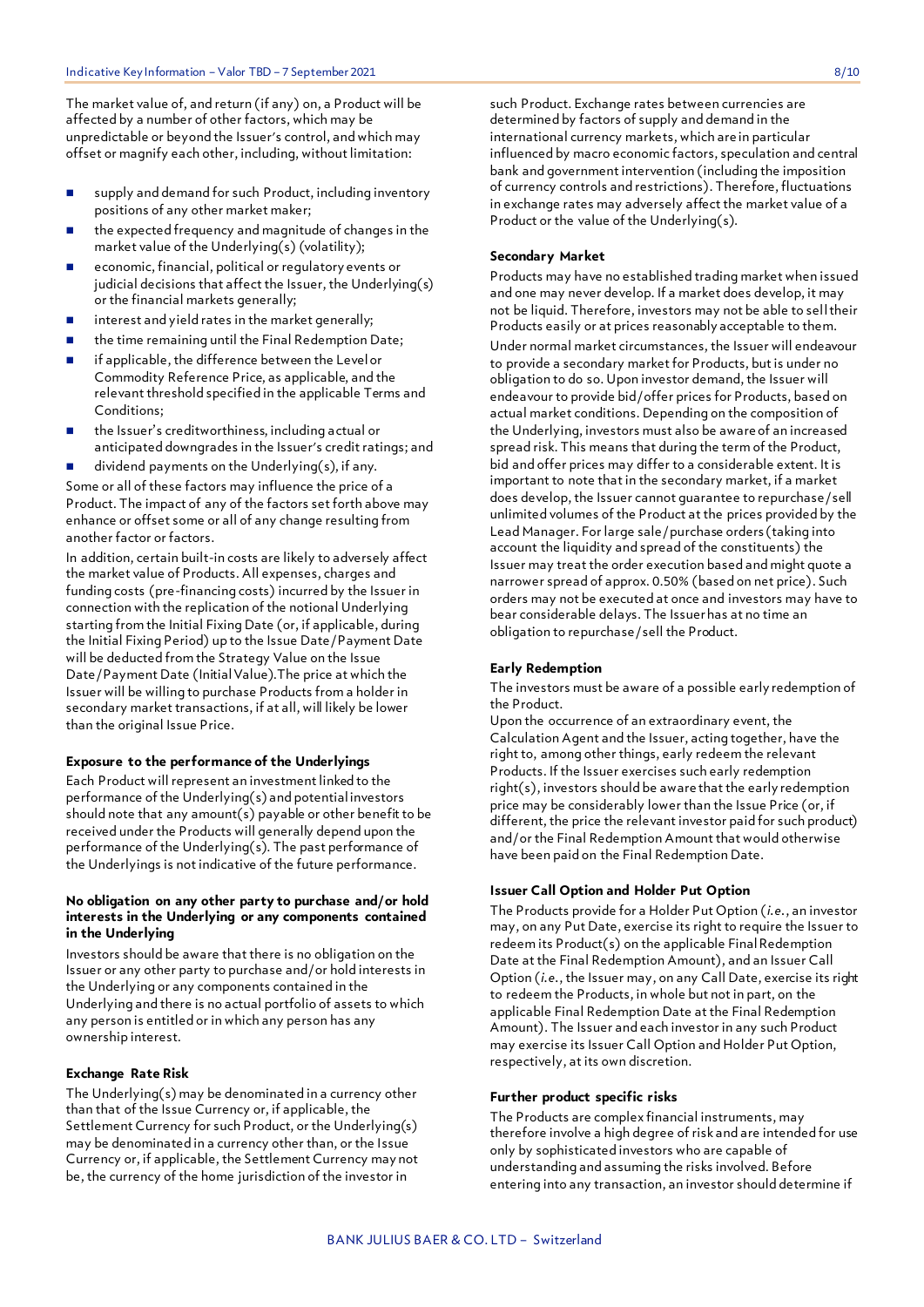this Product is suitable with regards to the particular circumstances and should independently assess (together with the client advisor) the specific risks as described herein and any other legal, regulatory or credit consequences. The Issuer makes no representation as to the suitability or appropriateness of this Product for any particular investor. This document does not replace a personal discussion with your client advisor, which is tailored to your requirements, investment objectives, experience, knowledge and circumstances and which is recommended by the Issuer before the investment decision. Please ask your client advisor about supporting information regarding this Product.

The return on the Products depends on the performance of the Underlying. Since the basket of securities is actively managed by the Advisor, the performance of the Product depends on the quality of the investment decisions of the Advisor. As past performance is no guarantee of future development, the performance cannot be predicted at the time of the investment decision. Further, there is no assurance that all

investment decisions intended by the Advisor will be realised and that its expectations regarding the performance of the Products will be met.

Investors should be aware that an investment in these Products generally results in a loss upon redemption if the value of the Underlying decreases. Consequently, the potential loss associated with an investment in such Products is linked to the negative performance of the Underlying. Investors in the Products should be prepared to sustain a partial or total loss of their investment.

### **Further Information**

For further details on the Product related risks please consult the risk disclosure brochure "Risks Involved in Trading Financial Instruments" (Edition 2019) which is available on the Swiss Bankers Association's website:

[https://www.swissbanking.org/en/services/library/guideline](https://www.swissbanking.org/en/services/library/guidelines) [s](https://www.swissbanking.org/en/services/library/guidelines) or may be obtained from your client advisor upon request.